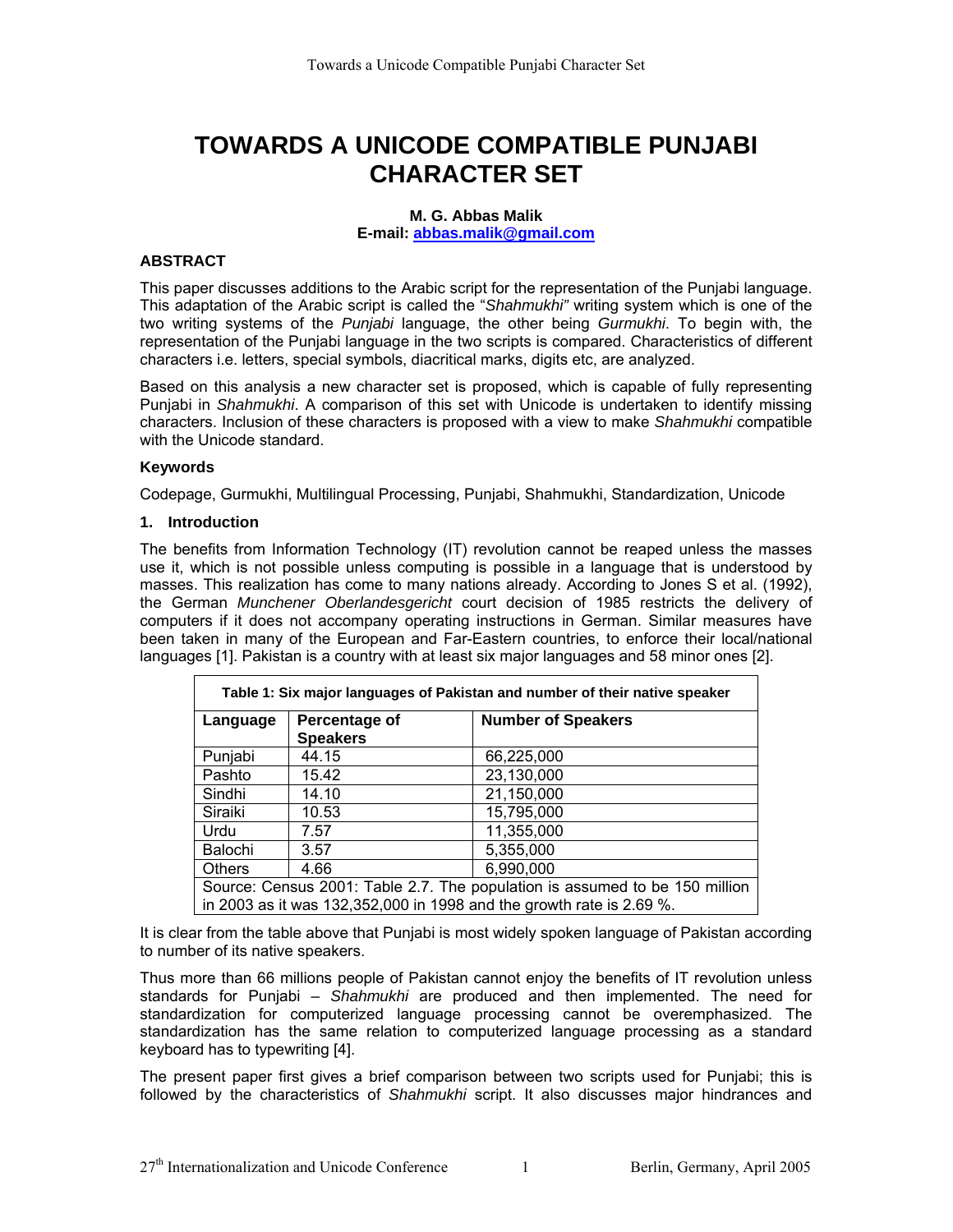problems in standardization of the character set. It then proposes a character set for *Shahmukhi* keeping in view the recommendations and findings of [5]. Finally, an analysis between the proposed character set and Unicode is done to make the set compatible with the Unicode and proposes the inclusion of native characters of Punjabi in Unicode.

# **2. Gurmukhi and Shahmukhi – a Brief Comparison**

Muslims had started to influence the Indian Subcontinent since 9<sup>th</sup> century. *Shahmukhi* derives its character set from Persian/Arabic scripts. Its use to transcribe Punjabi commenced around  $10<sup>th</sup>$ and 11<sup>th</sup> century after the *Mughal* conquest and establishment of vast empire in Indian Subcontinent [6]. It is a right to left script and the shape assumed by a character in a word is context sensitive and is used for Punjabi in *Pakistan*. In Unicode, Arabic and its associative languages like Punjabi, Urdu etc. have been allocated 1,200 code points (0600h – 06FFh, FB50h – FEFFh) and most Shahmukhi characters are already in Unicode, but a few characters are missing.

*Gurmukhi* derive its character set form Landa (old script of Indian sub-continent) and was standardized by *Guru Angad Dev* (second Sikh Guru, 1504 – 1552) in the 16<sup>th</sup> century and contained 35 consonants at that time. The word *Gurmukhi* literally means "from the mouth of Guru". The whole of the *Guru Granth Sahib* (Holy book of Sikhs) is written in *Gurmukhi*. Its alphabets are *Abugida*, as each consonant has an inherent vowel (a) that can be changed using vowel signs [7]. It is a left to right script and unlike Shahmukhi its characters do not assume different shapes and also do not have small and capital forms. An example sentence is give below:

# ਪੰਜਾਬੀ ਮੇਰੀ ਮਾਣ ਜੋਗੀ ਮਾਂ ਬੋਲੀ ਏ

Modern *Gurmukhi* has 41 consonants, 9 vowels symbols, 2 symbols for nasal sounds, 1 symbol that duplicates the sound of any consonant, 3 subjoined forms of the consonants Ra, Ha and Va and 1 post-base from of Ya [7]. In Unicode, *Gurmukhi* sub-range is from U+0A00 to U+0A7F. This provides 128 code points for Gurmukhi characters of which only 77 are currently used (Unicode 4.0.1). In addition, Danda and Double Danda are contained in the *Devanagari* sub-range at U+0964 and U+0965 respectively.

# **3. Characteristics of Shahmukhi**

The distinguishing characteristics of the *Shahmukhi* are discussed for the benefit of the unacquainted reader. Punjabi is greatly influenced by *Arabic* and *Persian* languages. *Shahmukhi* derived its character set from Persian and Arabic and its character set is a super set of Arabic and Persian alphabets and contains 43 basic characters and 15 diacritical marks. Figure 1 shows the alphabets of *Shahmukhi*. Unlike English, the characters do not have upper and lower case.



Figure 1: Character set of Punjabi (Shahmukhi)

Further, the shape assumed by a character in a word is context sensitive i.e. the shape is different depending whether the position of the character is at the beginning, in the middle or at the end of the constituent word. This generates three shapes, the fourth being the independent shape of the character. Figure 2 gives these four shapes for a character, named *Bey*.

$$
\begin{array}{ccccc}\n\downarrow & & \downarrow & & \longleftarrow & & \bullet \\
\downarrow & & \downarrow & & & \bullet & & \bullet \\
\downarrow & & & \downarrow & & & \bullet & & \bullet \\
\downarrow & & & \downarrow & & & \bullet & & \bullet \\
\downarrow & & & \downarrow & & & \bullet & & \bullet \\
\downarrow & & & \downarrow & & & \bullet & & \bullet\n\end{array}
$$

Figure 2: Context sensitive Shapes of Bey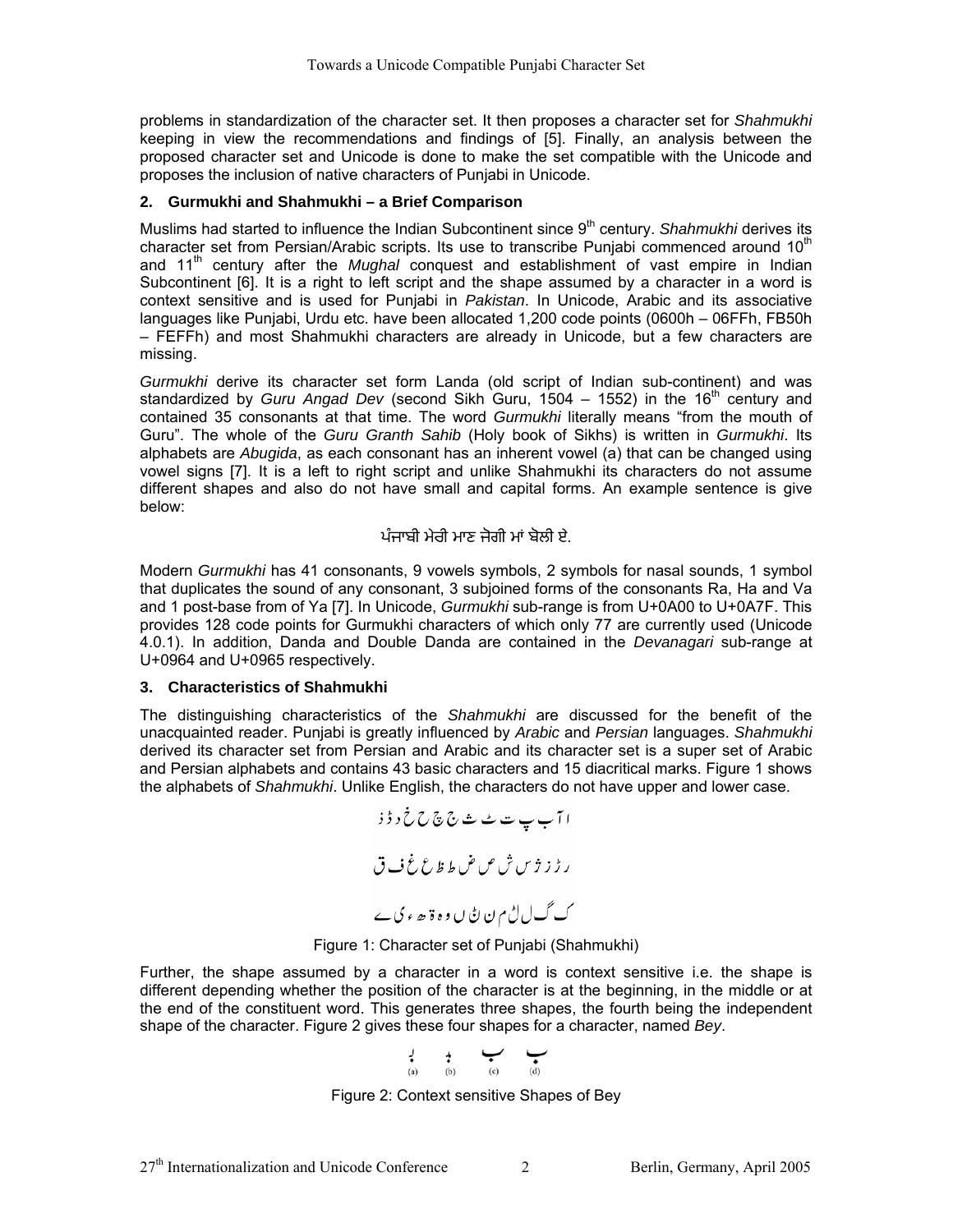To be precise, the above is true for all except eleven characters. Ten of these have only two shapes; the independent and the terminating shape, these characters are shown in Figure 3. These characters have independent and final shapes when they come at beginning and middle of a word respectively.



Figure 3: Characters having only Independent and Final Shape

*Hamza* never comes at the beginning of a word [4], but it comes in the beginning of a ligature. Also it attains the independent shape instead of the final shape when it comes at the end of the word. Owing to this, it has initial, middle and independent shapes. It is illustrated in figure 4.



Figure 4: Shapes of Hamza, (Circled, right to left) Independent, Initial and Middle shape

Punjabi is traditionally written in *Nastaleeq*, a script rich in calligraphic content. Owing to complexities of rendering, the basic shapes identified above are unable to render the language in an acceptable form in *Nastaleeq* [4]. The characters of Punjabi also need diacritics to help in the proper pronunciation of the constituent word. The diacritics appear above or below a character to define a vowel or emphasize a particular sound. These diacritical marks are basis of the vowel system in Shahmukhi. There are a number of diacritics, the common ones being *Zabar*, *Zer*, and *Pesh* [4]. Figure 5 shows the character *Bey* marked with these diacritics.



Figure 5: Bey with Diacritics

Figure 6 shows Punjabi text in *Nastaleeq* script with diacritics placed on the respective characters.

پَنجابی کئی مَعیار دی مُہت لوڑاے

Figure 6: Punjabi (Shahmukhi) Text in Nastaleeq

Diacritics, though part of the language, are sparingly used. They are essential for removing ambiguities, natural language processing and speech synthesis [4]. Thus, (a) the multiple shapes of characters, (b) the complexities of the traditional script of Punjabi and (c) the existence of diacritics, are major factors that contributed to the difficulties in formulating a standard for Punjabi.

# **4. Character Set**

In standardization of a language, first question, which has to be resolved, is the character set. Character set contains all characters, numerals, punctuation marks, symbols etc. required to write a language [1]. Different authors have quoted different number of characters for Punjabi. Mirza Maqbool Baig (1973) and Shehbaz Malik (1996) have proposed 52 and 54 characters respectively.

# **4.1. Points of Disagreement**

Before embarking on the standardization of character set for Punjabi, it is necessary to discuss the controversial points and major hindrances in the process of standardization of character set for Punjabi.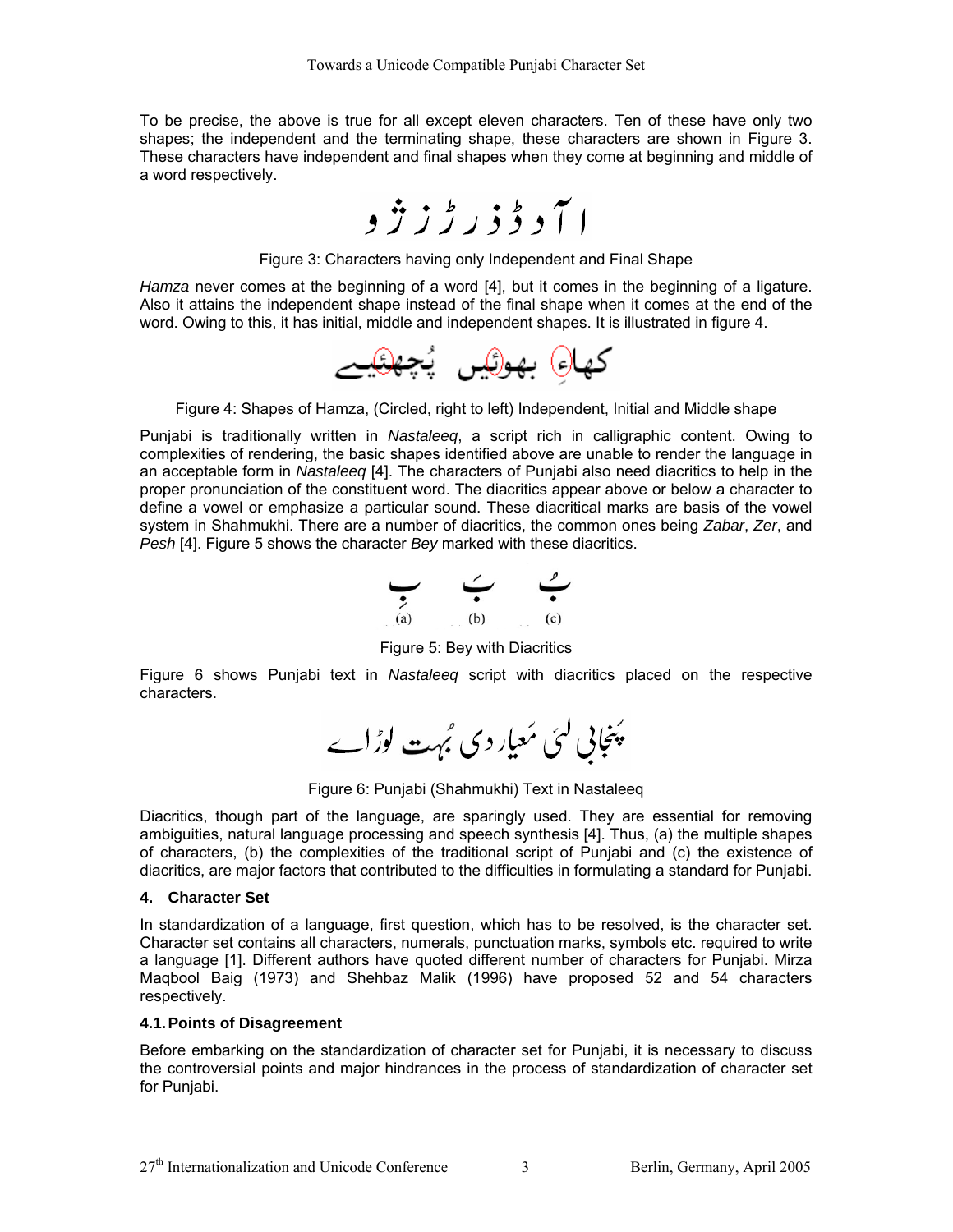# **4.1.1. RNOON and RLAM**

It is agreed that RNOON and ARLAM are sounds of Punjabi [5] [10]. However there is a disagreement on the shape of this letter. Six different shapes are suggested for RNOON at the moment. RLAM is used very rare in Punjabi but there are different opinions about its shape and its inclusion in Character set [5].

### **4.1.2. Aspirated Characters**

There are ten aspirates in Punjabi and are currently represented by the aspirated consonant + Do-Chashmey-Hay. There is a disagreement on inclusion of aspirates as separate characters in the character set. [5]

# **4.1.3. Numerals**

There are two different opinions about the numerals of Punjabi. One is that traditional Urdu style numerals should be used and other is to use English numerals. [5]

#### **4.2. Points of Agreement**

It is agreed to include all the *diacritical, Punctuation* marks and *special symbols* of UZT 1.01 [11], except long mad, Hamza – Waw and Lam – Alef symbols in the standard character set for Punjabi [5].

#### **5. Recommended Solutions**

#### **5.1. RNOON and RLAM**

In Punjabi, RNOON and RLAM never come in the beginning of a word and they are never found together in a single syllable. As mentioned earlier, the shape assumed by a character in a word is context sensitive; RNOON and RLAM both have all four shapes though they never come in the beginning of a word. RNOON and RLAM assume their initial shape when they come in the middle of a word and are followed by any character shown in figure 3. Figure 7 shows all four shapes of RNOON.



Figure 7: Initial, Middle, Final and independent shapes (from right to left) of RNOON

# **5.1.1. RNOON Problem**

In case of RNOON, RNOON is present in all dialects of Punjabi. The problem with RNOON is the determination of its symbolic representation. Six different shapes are being suggested:

- 1. Plain NOON  $\mathbf{j}$  let the sound be determined by context. This shape is the same as normal NOON and thus leads to ambiguity.
- 2. NOON with two vertical dots instead of one dot  $\boldsymbol{I}$  (used by Punjabi Adabi Board). This shape takes too much vertical space and hard to write in words like KAF – KAF context and is also ambiguous with TEY (ت).
- 3. NOON with TOAY mark instead of dot ڻ) also used in Sindhi and available in Unicode). This shape is very similar to TTEY L, especially when it comes at the start and middle of the word.
- 4. NOON with both dot and TOAY mark above  $\frac{1}{2}$ . This shape takes too much vertical space and hard to write in words like KAF – KAF context.
- 5. NOON with "kundi" as in Pashto  $\mathbb{C}$ . The variation used in this shape is not used for any other character.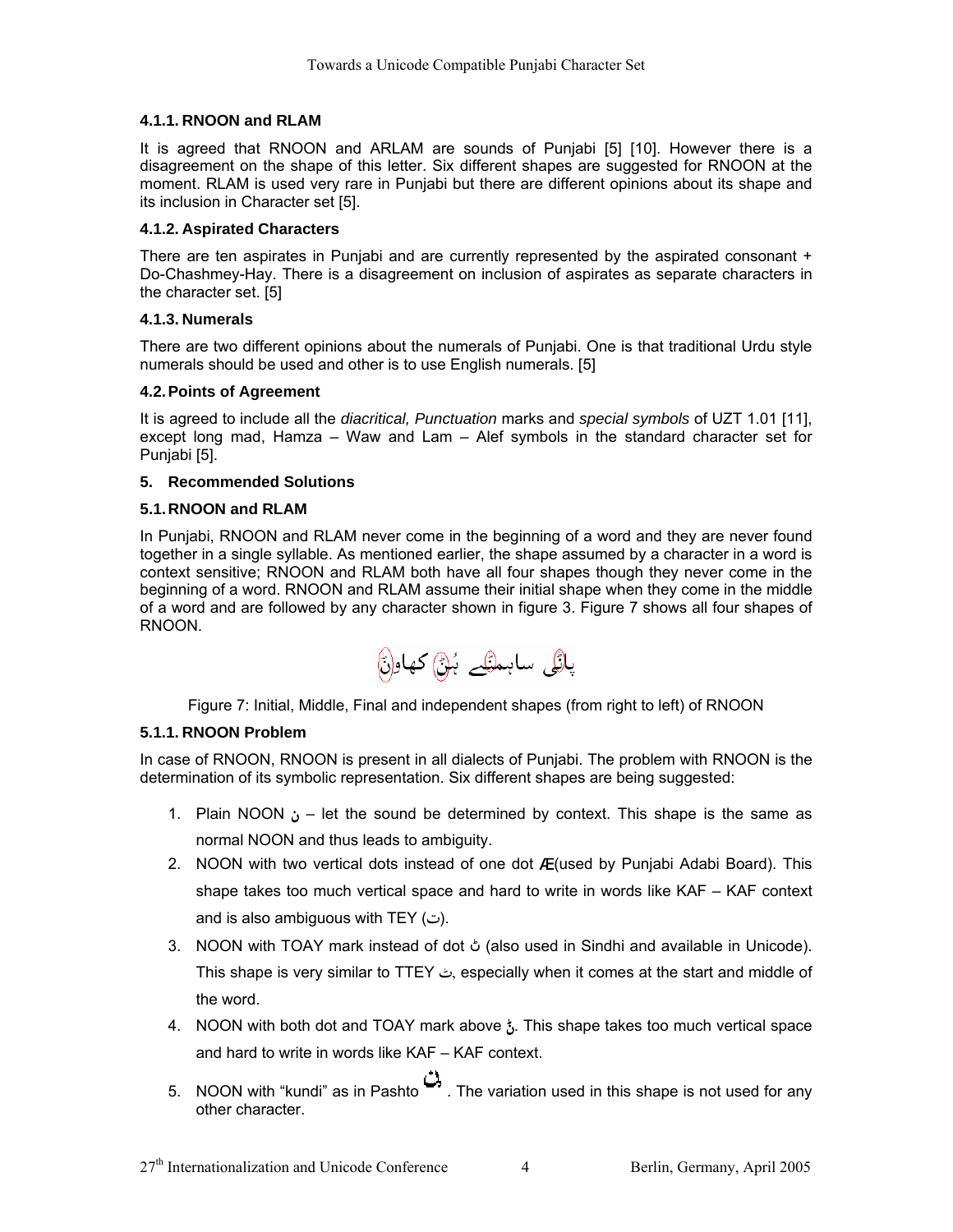6. NOON with small circle instead of dot Æ. Small circle is new mark not found in Punjabi

and Urdu, which, though unambiguous, is unconventional. (Used by Saver International – monthly magazine and Punjabi Science Board)

Mainly four shapes 1, 2, 4 and 6 are being used in different books, periodicals and magazines. *Shape 1* is most widely used because of non availability of any publishing IT solution for Punjabi. *Shape 6* is totally unconventional. Only shape 2 and 4 have historical evidence to be used for

RNOON  $\binom{k}{2}$  as these two are found in different Punjabi manuscripts.

If we look at the history of development of Shahmukhi script, there is a tradition to build new characters from already existing characters by putting TOAY ( $\Delta$ ) mark above it, e.g. TTEH ( $\Delta$ ), DDAL  $(5)$ , RREH  $(5)$  (these sounds are missing in Persian and Arabic scripts and are native to local languages of Subcontinent). Same tradition can also be applied to suggest a character for

# $RNOON(^{4}_{(1)}).$

If we look at DAL (2), ZAL (5) and DDAL (5), these sounds are quite similar but harder from the previous one. A dot is placed to produce slight hard sound and TOAY  $(4)$  mark to produce much harder sound. Same is the case with REH (j), ZEH (i) and RREH (f). Similarly, in case of NOONGHUNA ((i), NOON ((i) and RNOON ( $\zeta$ ), sound gets harder and harder from first to third character. So we can deduce by analogy that shape 4 should be used to represent RNOON. Also in Hindko, RNOON is written as a combination of NOON (ن) and RREH (ڑ). For example, آڈ

(water) is written as کانڑی Thus TOAY (ط) mark of RREY (ڑ) is placed over NOON ( $\omega$ ) to suggest a

character for RNOON ( $J$ ). Also this character has historical evidence to be used for RNOON through manuscripts. Acoustic analysis of RNOON [10] also shows that *shape 4* is the best representation of RNOON phoneme. So it is highly recommended that *shape 4*  $\binom{k}{2}$  should be

used for RNOON  $\binom{k}{i}$ .

# **5.1.2. RLAM Problem**

In case of RLAM, there is a disagreement that it should be included in the character set or not. RLAM has its very rare usage in Punjabi, but definitely it is a sound of Punjabi. By definition, character set is a set of characters required to write a language completely [1], so RLAM should be included in the character set for Punjabi Shahmukhi. Also in Gurmukhi, RLAM was not assigned a character in the beginning, but later on character ਲ਼, derived by putting a dot below

LALLAA ( $\overline{\sigma}$  - character for LAM sound), was assigned to it to fulfill the language needs. As far as

its shape is concerned, it is highly recommended that shape of LAM with TOAY mark above (() should be used for RLAM in the light of discussion for RNOON shape.

# **5.2. Aspirated Characters**

HEH-DOACHASHMEE (A) is possibly not a character but a consonant modifier to indicate aspirated consonants. It combines with a variety of Punjabi consonants to give new consonants, e.g. به = ه + ب and به = ه + ح There are sixteen aspirates in Punjabi. In figure 8, first line shows the aspirates in which aspirated character joins with HEH-DOACHASHMEE and second line shows the aspirates in which aspirated character does not join with HEH-DOACHASHMEE. Ten red boxed aspirates are very frequent in their usage, but others are very rare.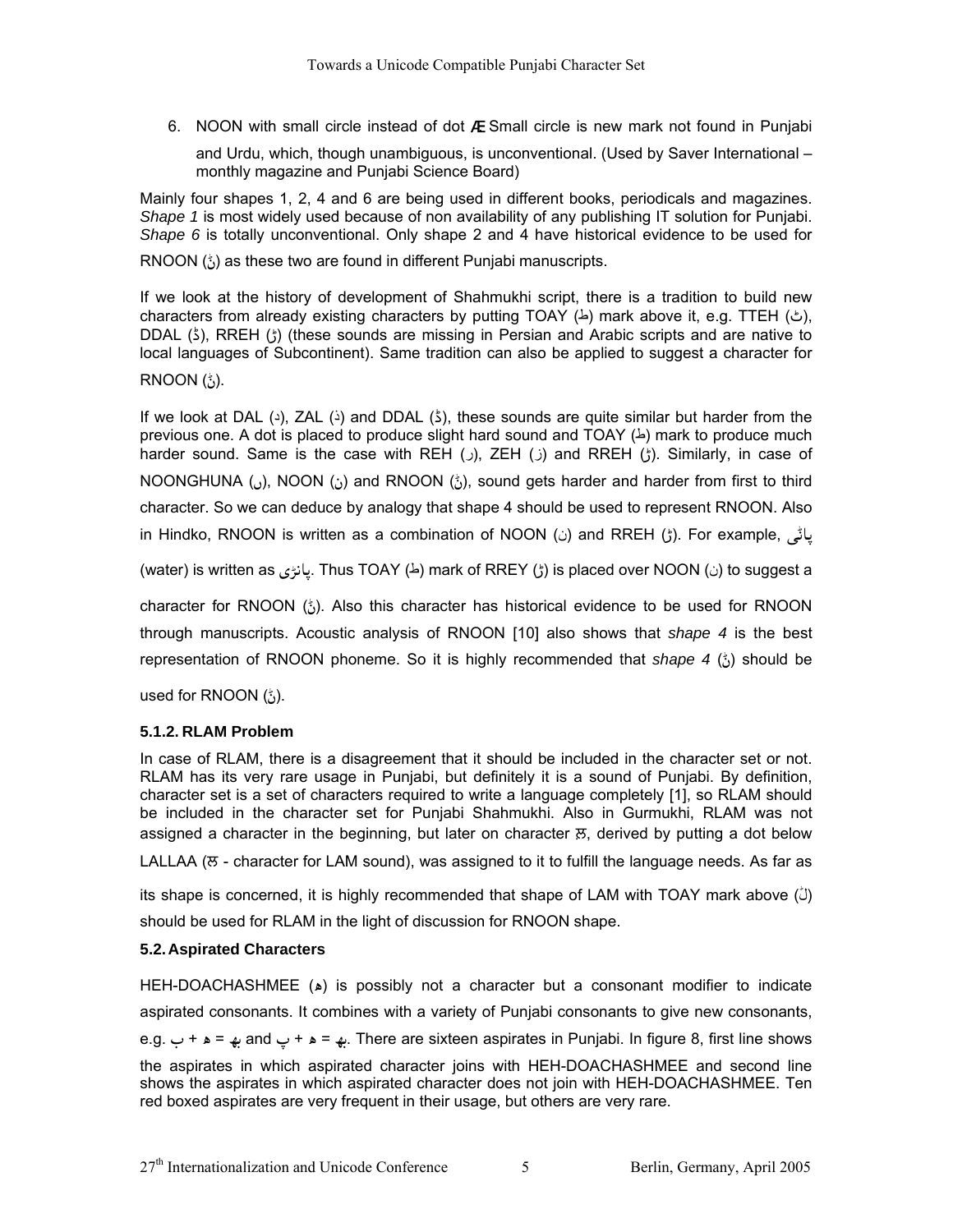$$
\begin{array}{c|cccc}\n\mathbf{a} & \mathbf{b} & \mathbf{c} & \mathbf{c} & \mathbf{c} & \mathbf{c} & \mathbf{c} & \mathbf{c} \\
\hline\n\mathbf{c} & \mathbf{c} & \mathbf{c} & \mathbf{c} & \mathbf{c} & \mathbf{c} & \mathbf{c} & \mathbf{c} \\
\hline\n\mathbf{c} & \mathbf{c} & \mathbf{c} & \mathbf{c} & \mathbf{c} & \mathbf{c} & \mathbf{c} & \mathbf{c} & \mathbf{c} & \mathbf{c} \\
\hline\n\mathbf{c} & \mathbf{c} & \mathbf{c} & \mathbf{c} & \mathbf{c} & \mathbf{c} & \mathbf{c} & \mathbf{c} & \mathbf{c} & \mathbf{c} & \mathbf{c} & \mathbf{c} & \mathbf{c} & \mathbf{c} & \mathbf{c} & \mathbf{c} & \mathbf{c} & \mathbf{c} & \mathbf{c} & \mathbf{c} & \mathbf{c} & \mathbf{c} & \mathbf{c} & \mathbf{c} & \mathbf{c} & \mathbf{c} & \mathbf{c} & \mathbf{c} & \mathbf{c} & \mathbf{c} & \mathbf{c} & \mathbf{c} & \mathbf{c} & \mathbf{c} & \mathbf{c} & \mathbf{c} & \mathbf{c} & \mathbf{c} & \mathbf{c} & \mathbf{c} & \mathbf{c} & \mathbf{c} & \mathbf{c} & \mathbf{c} & \mathbf{c} & \mathbf{c} & \mathbf{c} & \mathbf{c} & \mathbf{c} & \mathbf{c} & \mathbf{c} & \mathbf{c} & \mathbf{c} & \mathbf{c} & \mathbf{c} & \mathbf{c} & \mathbf{c} & \mathbf{c} & \mathbf{c} & \mathbf{c} & \mathbf{c} & \mathbf{c} & \mathbf{c} & \mathbf{c} & \mathbf{c} & \mathbf{c} & \mathbf{c} & \mathbf{c} & \mathbf{c} & \mathbf{c} & \mathbf{c} & \mathbf{c} & \mathbf{c} & \mathbf{c} & \mathbf{c} & \mathbf{c} & \mathbf{c} & \mathbf{c} & \mathbf{c} & \mathbf
$$

Figure 8: Punjabi Aspirates

The current system to represent the aspirates is working fairly well. Also in UZT 1.01 [11] (a standard for Urdu, approved by Government of Pakistan in July 2000), traditional way of writing aspirates is not changed. So it is highly recommended that only *Dochashmihay* (Ç) should be included into the character set to represent the aspirates.

# **5.3. Digits**

All of Punjabi digits from zero through nine are already in Unicode from code point 06F0 to 06F9 except the Punjabi digits four, six and seven have different shapes as compared to given in Unicode. They are same as Urdu digits in UZT 1.01 [11]. I also have given images from Punjabi manuscripts [12], [13] to give the historical evidence of the usage of these digits in Punjabi. These digits are also being used in different Punjabi books [14], [15], [16]. It will be against tradition and we will not be able to reproduce manuscripts as well as other Punjabi book containing these digits precisely, if we change Punjabi digits with English digits. So it is highly recommended that Punjabi digits should not be substituted with Latin digits.



Figure 8: Images of Punjabi Digits from manuscript [12] and [13]

# **5.4. Diacritical Marks**

Punjabi is very rich in diacritics and these diacritics are necessary to remove ambiguities in pronunciation and meaning of words. In simple words, whole vowel system of Punjabi depends on diacritics. All Punjabi diacritics are already present in Unicode except SUKUN  $($ **A** $)$ . SUKUN is used to mark absence of a vowel after the base consonant. It has same effect as ARABIC SUKUN (already in Unicode at 0652 code) has. It also has been used in [12] and is shown in figure 9. So it is suggested that it should be included in the Punjabi Codepage as well as in Unicode. Most of Punjabi diacritics are used in manuscripts [12], [13], [18] and books [14], [15], [16].



Figure 9: SUKUN (circled) used in [12]

# **6. Proposed Character Set**

After analysis of Punjabi characters, a character set with reference to ISO/IEC 10646/Unicode is proposed for Punjabi given in table 2 below. An exercise was done to identify Punjabi characters in Arabic block and corresponding Unicode are incorporated in the proposed codepage. As a result of this exercise, it was found that four characters do not have a representation in Unicode.

This code page is kept similar to ASCII code (where possible). This is because people are familiar with the character distribution in ASCII as it is a worldwide standard. In addition, owing to its universal acceptability, many hardware and software systems (especially the earlier ones, some of which are still deployed) conform very closely to ASCII standard. Incompatibility of this code page with ASCII would be mean incompatibility with these systems as well, which would not be a practical solution [11].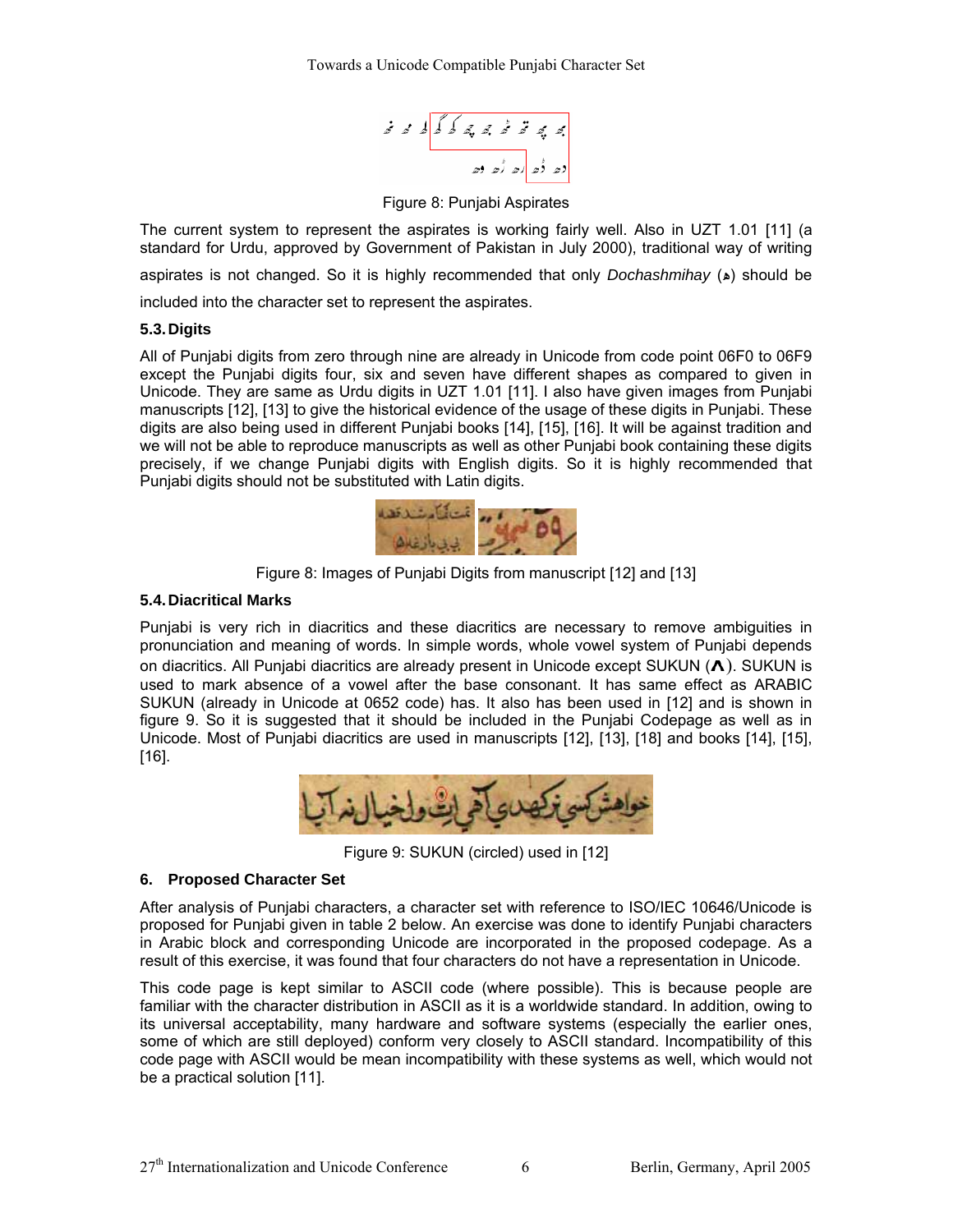|                           | $\mathbf 0$ | $\mathbf 1$ | $\overline{2}$        | $\mathbf{3}$                            | 4                            | 5                            | 6                                                                                                    | $\overline{7}$                                          | 8 | 9 | A                                             | $\sf B$ | $\mathsf C$                                                                       | D | E | F                     |
|---------------------------|-------------|-------------|-----------------------|-----------------------------------------|------------------------------|------------------------------|------------------------------------------------------------------------------------------------------|---------------------------------------------------------|---|---|-----------------------------------------------|---------|-----------------------------------------------------------------------------------|---|---|-----------------------|
| $\mathbf 0$               |             |             | Sp<br>0020            | ۰<br>06F0                               | @<br>0040                    | $\sqrt{ }$<br>0627           | $\dot{\mathcal{I}}$<br>0698                                                                          | $\cup$<br>06BA                                          |   |   | للد<br>FDF <sub>2</sub>                       |         | $\begin{array}{c} \left[ \right. \right. \left. 005 \text{B} \right. \end{array}$ |   |   |                       |
| $\mathbf{1}$              |             |             | Ţ<br>0021             | $\lambda$<br>06F1                       | <b>HS</b><br>----            | ب<br>0628                    | $\mathcal{C}$<br>0633                                                                                | $\mathbf{C}$<br>0646                                    |   |   | $\int_{0}^{2}$                                |         | $\sqrt{2}$<br>005C                                                                |   |   |                       |
| $\overline{2}$            |             |             | $\alpha$<br>0022      | $\pmb{\mathsf{r}}$<br>06F2              | ै<br>0615                    | $\overline{\cdot}$<br>067E   | ش<br>0634                                                                                            | ڻ<br>----                                               |   |   | <u>بالله ائ</u> زاً ائغُهُ<br><b>FDFD</b>     |         | $\mathbf{I}$<br>005D                                                              |   |   |                       |
| $\ensuremath{\mathsf{3}}$ |             |             | #<br>0023             | ٣<br>06F3                               | $\tilde{\circ}$<br>064B      | ت<br>062A                    | ص<br>0635                                                                                            | $\cdot$<br>0648                                         |   |   | الله و<br>سَأْعَلَٰلِيَهِمْ<br><b>FDFA</b>    |         | US<br>005F                                                                        |   |   |                       |
| 4                         |             |             | Cr<br>0024            | $\mathsf{r}$<br>06F4                    | 69<br>0<br>064C              | ٹ<br>0679                    | ض<br>0636                                                                                            | $\pmb{v}$<br>06C1                                       |   |   | $\mathbf{y}$<br>0610                          |         | {<br>007B                                                                         |   |   |                       |
| 5                         |             |             | $\chi$<br>066A        | ۵<br>06F5                               | O<br>⇙<br>064D               | ث<br>062B                    | $\mathcal{L}% _{A}=\mathcal{L}_{A}\!\left( A;B\right) ,\ \mathcal{L}_{A}\!\left( A;B\right)$<br>0637 | $\overline{b}$<br>0629                                  |   |   | صح<br>0611                                    |         | 007C                                                                              |   |   |                       |
| 6                         |             |             | &<br>0026             | Y<br>06F6                               | $\pmb{\omega}$<br>0651       | $\mathfrak{S}$<br>062C       | فله<br>0638                                                                                          | $\epsilon$<br>0621                                      |   |   | $O\sqrt{\frac{1}{\sqrt{2}}}$                  |         | $\left.\begin{array}{c} \big\} 007D \end{array}\right.$                           |   |   |                       |
| $\overline{7}$            |             |             | $\mathbf{C}$<br>0027  | $\angle$<br>06F7                        | ៍<br>0553                    | $\tilde{\mathbf{c}}$<br>0686 | $\mathcal{E}$<br>0639                                                                                | ى<br>06CC                                               |   |   |                                               |         | Da<br>2013                                                                        |   |   |                       |
| 8                         |             |             | 0028                  | ۸<br>06F8                               | $\hat{\mathcal{E}}$<br>0654  | $\mathcal{C}$<br>062D        | غ<br>063A                                                                                            | $\leftarrow$<br>06D2                                    |   |   | $\frac{0613}{\sqrt{1}}$<br>$\bigcirc$<br>0614 |         |                                                                                   |   |   |                       |
| 9                         |             |             | $\mathcal{C}$<br>0029 | ۹<br>06F9                               | O<br>$\frac{\epsilon}{0655}$ | خ<br>062E                    | ف<br>0641                                                                                            | $\mathcal D$<br>06BE                                    |   |   | $\acute{\varphi}$<br>060F                     |         |                                                                                   |   |   |                       |
| A                         |             |             | $\star$<br>002A       | 003A                                    | .<br>Saint<br>0656           | ر<br>062F                    | ق<br>0642                                                                                            | $\lesssim$<br>064E                                      |   |   | ◢<br>0600                                     |         |                                                                                   |   |   |                       |
| B                         |             |             | $\ddot{}$<br>002B     | $\overset{\mathfrak{c}}{\cdot}$<br>061B | $\pmb{\delta}$<br>O<br>0657  | ۇ<br>0688                    | ک<br>06A9                                                                                            | O<br>╱<br>0650                                          |   |   | سنذ<br>0601                                   |         |                                                                                   |   |   |                       |
| C                         |             |             | $\epsilon$<br>060C    | $\leq$<br>003C                          | U<br>$\bigcirc$<br>0658      | $\mathbf{j}$<br>0630         | $\mathcal{J}$<br>06AF                                                                                | $\overline{\mathcal{L}}$<br>$\circlearrowright$<br>064F |   |   | L<br>0602                                     |         |                                                                                   |   |   |                       |
| D                         |             |             | 06D4                  | $\equiv$<br>003D                        | Λ<br>O<br>----               | $\mathcal I$<br>0631         | ل<br>0644                                                                                            |                                                         |   |   | ص<br>0603                                     |         |                                                                                   |   |   |                       |
| E                         |             |             | Dc<br>----            | $\,$<br>003E                            | $\perp$<br>0670              | ڑ<br>0691                    | $\frac{1}{2}$<br>----                                                                                |                                                         |   |   |                                               |         |                                                                                   |   |   | $\rightarrow$<br>---- |
| F                         |             |             | Dv<br>00F7<br>002F    | $\dot{b}$<br>061F                       | $\tilde{I}$<br>0622          | $\mathcal{I}$<br>0632        | م<br>0645                                                                                            |                                                         |   |   |                                               |         |                                                                                   |   |   |                       |

**Table 2: Proposed Code Page of Punjabi – Shahmukhi**

#### **Abbreviations**

Sp: Space, Cr: Currency, Dc: Decimal, Dv: Division, HS: Hard Space, US: Under Score, Da: Dash, →: Code plate switching



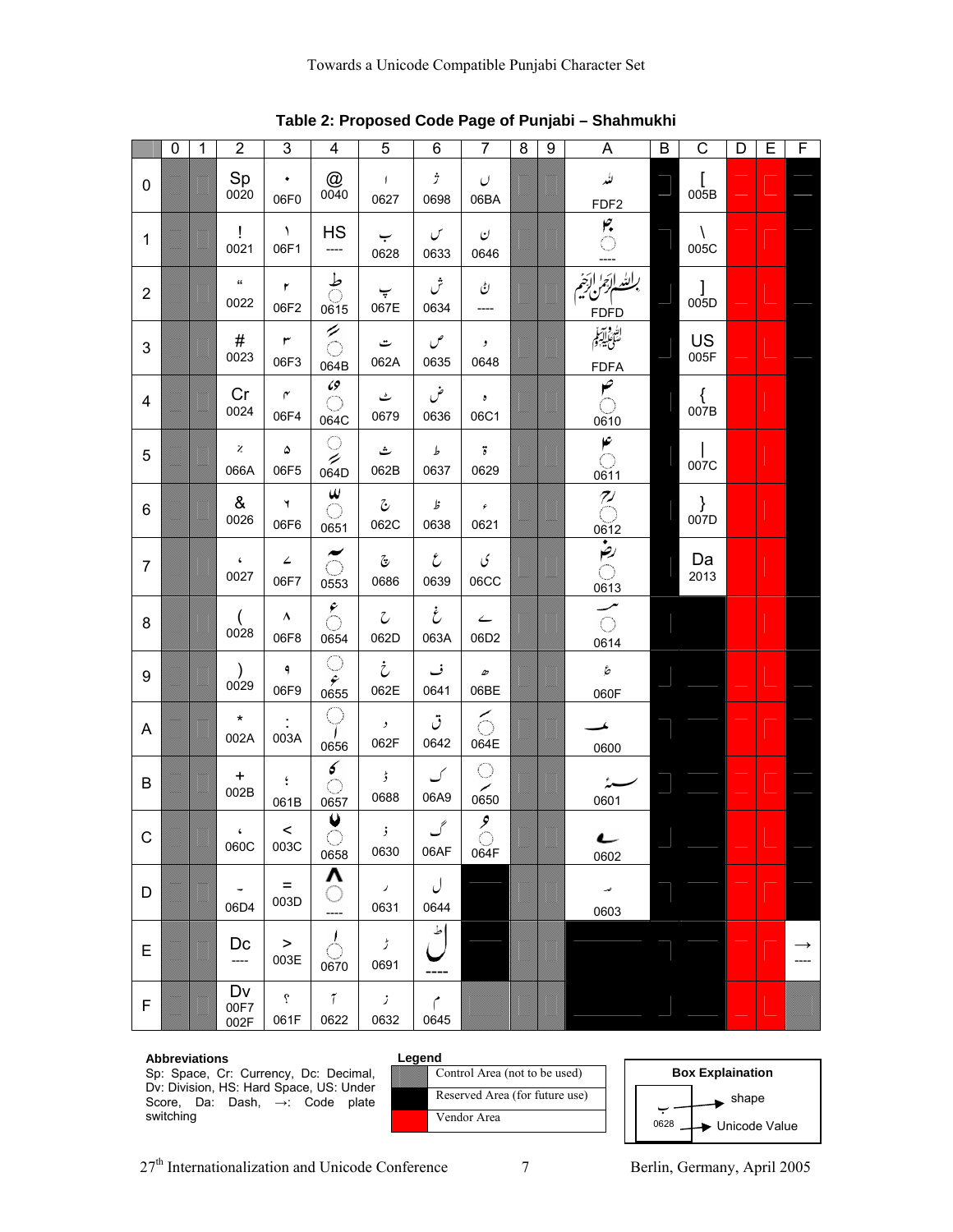It is a 256 bit codepage and has been divided into various logical sections. It is divided into the following logical sections:

- 1. Control Characters (0 31, 127)
- 2. Punctuation and Arithmetic Symbols (32 47, 58 65)
- 3. Digits (48 57)
- 4. Punjabi Aerab/Diacritics (66 78, 123 125)
- 5. Punjabi Characters (79 121)
- 6. Reserved control space (128 159, 255)
- 7. Special Symbols (160 173, 192 199)
- 8. Reserved expansion Space (125,126, 174 191, 200 207, 240 253)
- 9. Vendor Area (208 239)
- 10. Toggle character (254)

Missing Punjabi characters have been listed in table 3. Each character is given a symbol and proposed description. If these missing characters are given a place in Unicode standard, it would make Punjabi *Shahmukhi* compatible with Unicode and ISO/IEC 10646.

| Serial # | <b>Symbol</b> | <b>Proposed</b><br><b>Unicode</b> | <b>Proposed Description</b>                       |  |  |  |  |  |
|----------|---------------|-----------------------------------|---------------------------------------------------|--|--|--|--|--|
|          |               | 063B                              | ARABIC - PUNJABI SHAHMUKHI LETTER<br><b>RLAM</b>  |  |  |  |  |  |
| 2        | ط<br>دي       | 063C                              | ARABIC - PUNJABI SHAHMUKHI LETTER<br><b>RNOON</b> |  |  |  |  |  |
| 3        |               | 0659                              | ARABIC - PUNJABI SHAHMUKHI LETTER<br><b>SUKUN</b> |  |  |  |  |  |
| 4        |               | 0616                              | ARABIC LIGATURE JALLA JALALOUHOU                  |  |  |  |  |  |

**Table 3: Characters of Punjabi Codepage Proposed for Inclusion in ISO/IEC 10646/Unicode**

It should be noted that Unicode does not specify the collating sequence [17]. In case of Punjabi too, the collating sequence is defined through software. Unicode can serve as a source table for all the character and ligatures of Punjabi, as it does for other languages of the world.

# **7. Conclusion**

ISO/IEC 10646/Unicode is fast assuming a standard for representing different national and local languages. After analysis of Punjabi character set, discussing and proposing solutions to different problems in the standardization of Punjabi character set, a codepage for Punjabi is proposed. Finally, comparison between this codepage and Unicode is done and a table of missing characters is drawn up. It is proposed that these characters be included in the Unicode standard.

# **Acknowledgement**

I am very thankful to Dr. Khaver Zia for his full supervision in writing this paper. I am also very grateful to *Punjab Lok Sujag* who supported and helped me in doing this research.

# **Refference**

[1] Muhammad Afzal and Sarmad Hussain (2001); "Urdu Computing Standards: Development of Urdu Zabata Takhti (UZT)  $1.01 - WG2 N2413 - 2 - SC2 N3589 - 2$ ";